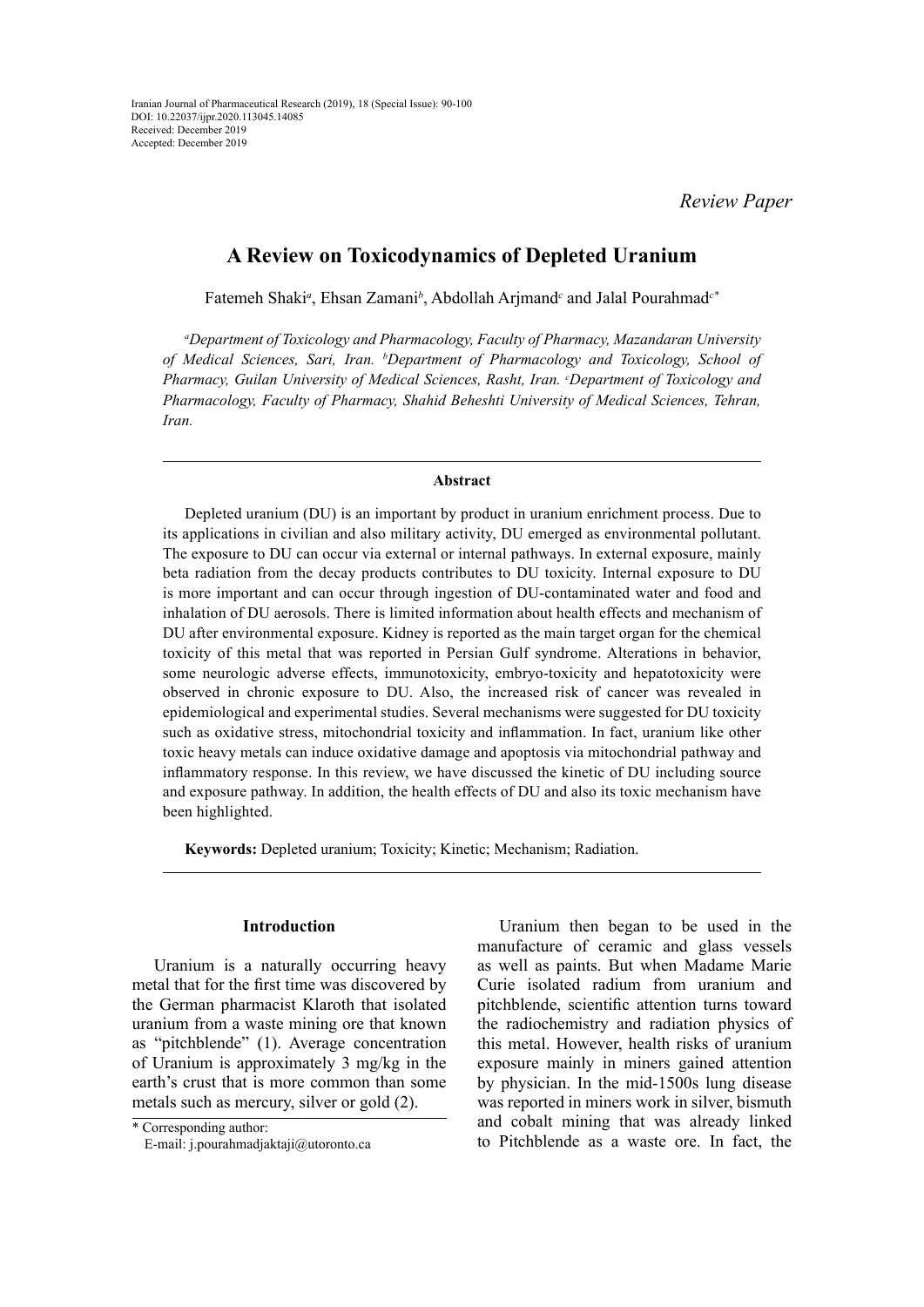inhalation of uranium dust and radon exposure during mining activity increased the risk of lung cancer in miners (3).

The radio-physical properties of uranium lead to extensive use of this metal in the nuclear weapons field and its use as a fuel in nuclear power reactors. Natural uranium contains mixture of three different isotopes including 238U (99.2745%), 235U (0.7200%) and  $^{234}$ U (0.0055%) (4).

Among three natural uranium isotopes, 238U and 235U are primordial substances that, via natural decay chains and a series of radioactive daughter products finally converted to a stable lead isotope (Table 1). On the other hand, only <sup>235</sup>U is a fissile isotope, which can be used both in nuclear power plants and nuclear weapons (5). Uranium with natural isotopic composition used as fuel just in heavy water reactors. But, for other reactor types, this low proportion of fissionable  $^{235}$ U (0.7200%) in natural uranium is insufficient. In fact, it is needed to enrich <sup>235</sup>U levels at least three to five times (or even up to 90%) in natural uranium for using in some reactors  $(6)$ .

The enrichment processes separate isotope base on the small differences in masses of particular isotopes. The remaining uranium is referred to as depleted uranium which usually has an isotopic composition of 99.75% <sup>238</sup>U,  $0.25\%$  <sup>235</sup>U, and  $0.005\%$  <sup>234</sup>U (7).

This change in isotope content also results in differences in the radioactivity of depleted uranium with its natural form. The radio activity of natural uranium is approximately 25.40 mBq/ μg and 14.80 mBq/μg for depleted uranium. Thus, the specific activity of depleted uranium as well as its radio toxicity is about 60% of the radioactivity of natural uranium (2, 8).

Favorable properties of DU such as its very high density of 19.3  $g/cm<sup>3</sup>$  (lead: 11.3  $g/cm<sup>3</sup>$ ) making it useful in potential range of applications in the civilian sector such as balance weight in aircraft and in the keel of racing yachts or as shielding material in clinical irradiation facilities. But, high density of DU, combined with its pyrophoric properties, make it an excellent material for the military aims as projectile cores characterized by a very high penetrating power, even for armored targets (9).

DU weapons for the first time were used in the first Persian Gulf War during 1990−1991 and Gulf War Syndrome was reported after the war. Many studies suggested DU exposure as a possible causative agent for this syndrome (10-13). Use of DU munitions continued in the Balkans conflict, the Afghanistan war and the second Persian Gulf War that stimulate scientific efforts for evaluation of DU toxicity and human health risk. So far, radio toxicity of uranium compound was core of attention. But less radioactivity of DU than natural uranium makes focusing on chemical toxicity aspect of DU. In fact, DU has similar chemical behavior with natural uranium and DU can consider as a chemical toxin that may be more of a concern

| <b>Nuclide</b> | Half-life (years)    | <b>Natural Uranium</b> |                            | <b>Depleted Uranium</b> |                            |
|----------------|----------------------|------------------------|----------------------------|-------------------------|----------------------------|
|                |                      | weigh percent          | <b>Activity</b><br>[kBq/g] | weigh percent           | <b>Activity</b><br>[kBq/g] |
| $^{238}$ U     | $4.47 \times 10^{9}$ | 99.27                  | 12.4                       | 99.75                   | 12.4                       |
| $235$ U        | $7.04 \times 10^8$   | 0.72                   | 12.4                       | 0.25                    | 2.26                       |
| $^{234}$ U     | $2.45 \times 10^{5}$ | 0.005                  | 0.6                        | 0.005                   | 0.16                       |
| Total activity |                      | 25.4                   |                            | 14.8                    |                            |

|  | Table 1. Comparison of natural and depleted uranium isotops. |  |
|--|--------------------------------------------------------------|--|
|  |                                                              |  |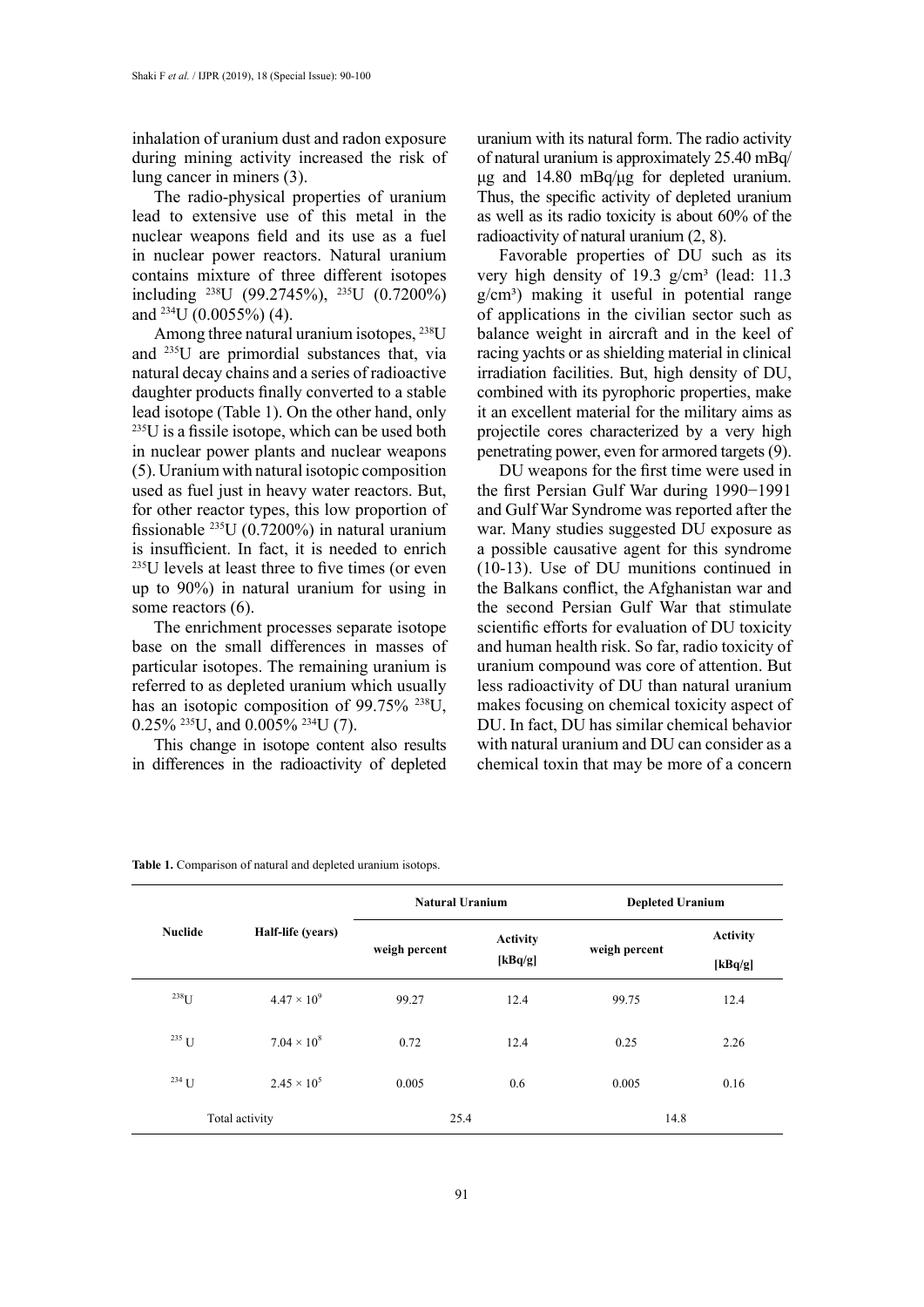than DU's radioactivity. The increasing use of this metal in civilian and nuclear industry results in an increasing chronic exposure to low levels of DU by dust inhalation or by dietary intake from contaminated foods or water (14-16).

DU mainly has renal excretion that accumulation of high concentration of DU in kidney tissue during excretion leads to high susceptibility of kidney to DU toxicity (17, 18). The behavior of DU in environment and body and any probable health risks will be discussed in detailed in the following sections.

#### **DU exposure sources**

The exposure to DU can occur via external or internal pathways. Mainly, beta radiation from the decay products contribute to external exposure of DU. However, the cases of external exposures are very small and the skin is the most affected organ (5). In fact, using of DU in anti-armor weapons is responsible for the main part of external exposure either as DU dust or DU fragments (19). It has been reported that contact dose of DU fragments are about 2 mSv/h and much less is expected for dust. Soldiers in vehicles shielded with DU armor exposed with very low dose rates in the range of 1 µSv/h for longer time periods (2, 5).

Internal exposure to DU is more important and can occur through three pathways including ingestion of DU-contaminated water and food, inhalation of DU aerosols and third pathway that especially is important in soldiers who suffered embedded fragments or contaminated wounds. However, ingestion of DU is not accounted as the main exposure pathway (19). Direct ingestion of DU can occur through hand contamination of contaminated soil or via ingestion of contaminated soil by cattle and sheep and transfer this contamination to humans by consuming animal products (20). Because of small percent of DU-contaminated area, this rout of exposure is negligible (5). On the other hand, intake of drinking water is considered as the major ways of natural uranium exposure (21). Contamination of drinking water with DU can be caused by DU dust, fragments or penetrators buried in soil (22). But, studies on selected sites did not show any contamination of local ground waters,

although high amounts of DU were dispersed to the ground (23). Interestingly, the highest concentration of DU was found in suspended sediment carried by run-off water (24). There is general agreement that inhalation of dust is probably the most significant route of exposure both in combat and non-combat situations.

Exposure to DU aerosols comes from two sources. The first source is due to contact with natural DU in the environment and second source is due to DU munitions used. Once they are fired and impact a target DU munitions form small particulate dust ranging from 0.2−15 microns in diameter (3).

Generally, impact of DU anti-armor weapons on hard targets such as tanks leads to oxidation of DU. The major uranium oxides generated are  $U_3O_8$ ,  $UO_2$  and  $UO_3$  (25). These three uranium oxides are relatively insoluble, dissolving only slowly in body fluids (weeks for  $UO_3$  to years for  $U_3O_8$  and  $UO_2$ ). After inhalation of these particles, alveolar absorption appears to occur in two phase manner. An early rapid phase which results in peak plasma levels and then a decline followed by a prolonged period of steady absorption. Various particle size and solubility patterns of various oxide forms of DU may be contributed in this biphasic pattern. Also, inflammatory response of the lung tissue can result in retarded absorption after a few days (22). Pulmonary half-life of DU reported about 4 years (26).

Uranium is absorbed into the blood and then widely distributed throughout the body. DU can be retained by body tissues and organs especially bone. In fact, bone is a reservoir for DU and even after cessation of DU exposure; it will be released from the bone for months or years (17, 18).

#### **Mechanisms of DU toxicity**

Depleted uranium has ubiquitous property that has both the chemical and radiological toxicities (27). It is suggested that solubility of DU compounds affects its absorption and also toxicity. Soluble chemical forms have more quick absorption than insoluble forms which their absorption generally takes months to years. So, chemical toxicity probably has main role in health effects of soluble forms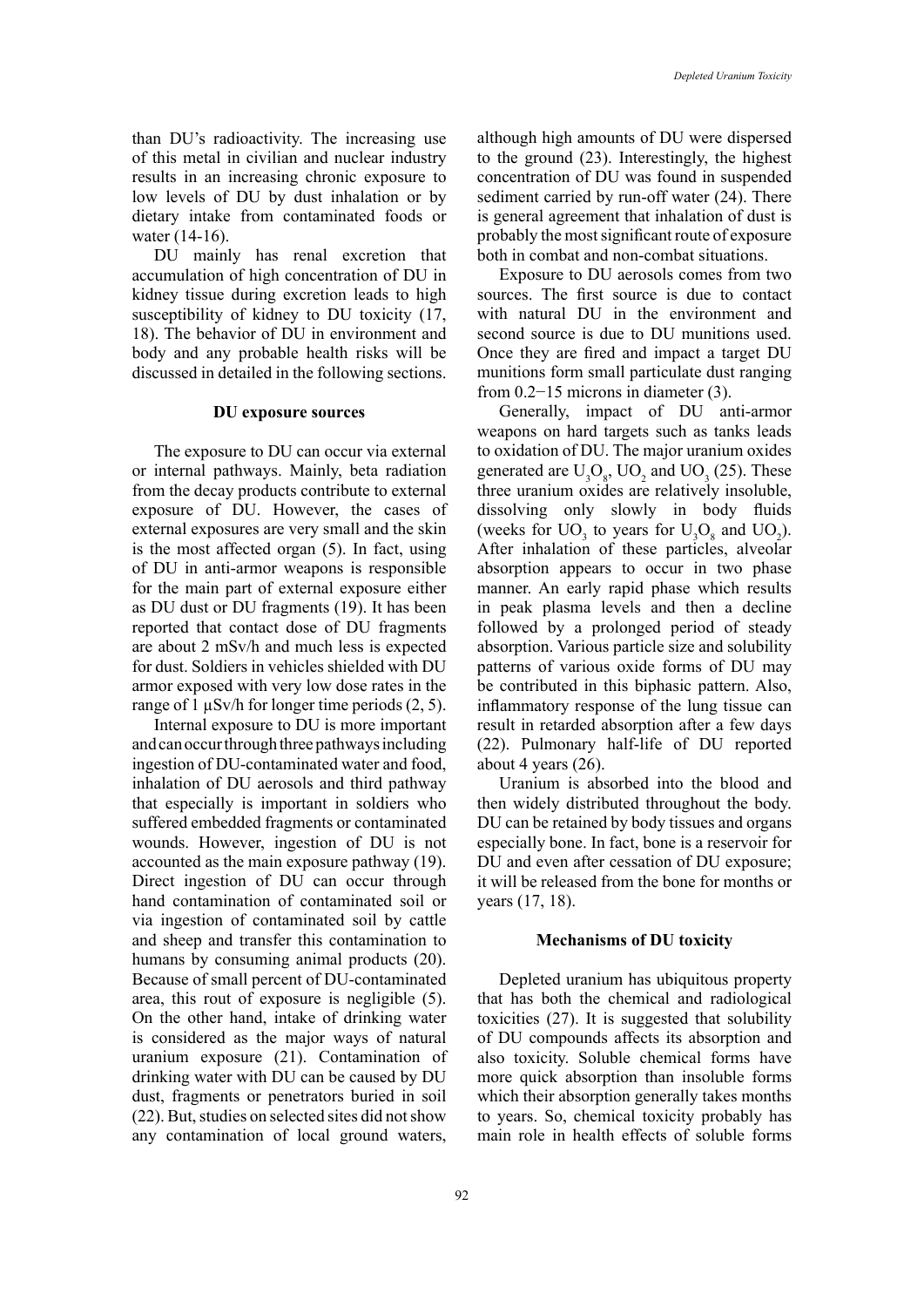of uranium while radiotoxicity is more likely is involved in the chronic health effects of insoluble forms which usually can deposit in the lung and local lymph nodes and retained for long time (28).

Radioactivity of DU mainly relates to <sup>238</sup>U which has very low specific activity and particles of 238U release radiation very infrequently. 238U decays primarily by alpha emission. Alpha particles have little penetrating power and quickly lose their kinetic energy. If just the alpha emissions take into accounts for radioactivity of DU, only 60% of the radioactivity of natural uranium retained in DU. But, during the decay process of DU, beta and gamma emissions produced by DU daughter isotopes or decay products such as thorium 234 and protactinium -234. It has been shown that beta and gamma particles are more penetrating than alpha emission. But alpha radiation can be dangerous when absorb into body. Deposition of alpha particles in various organs results in emission of its energy in a concentrated area that could leads to greater damage than beta or gamma radiation. In overall, if radioactivity of beta and gamma emissions were considered, the radioactivity of DU calculated as 75% of the natural uranium (7, 29).

While DU has low radioactivity, but it is noteworthy that high amount of DU used during wars. For examples, approximately 300 tons of DU used in the  $1<sup>st</sup>$  Gulf war and if just a small portion about 1−2% of that were converted to aerosol, three to six million grams of DU dust would be produced. This high volume of dusts would release 1.16 million to 2.32 million Ci of radiation, a measure that would exceed the New York state safety levels for monthly release of 150Ci by a factor of 7,733 to 15,467 (3). Fortunately, the major fraction of DU dust probably sediment in the soil or diluted by the wind. Therefore, much less amount of DU dust would be inhaled or ingested by a population. So, the risk of radioactivity of DU cannot completely ignore or underestimated (3).

On the other hand, the chemical and metallic properties of DU do not differ from natural uranium. Recently, many researchers focused on the chemical aspects of DU toxicity. Although still little is known about the molecular processes leading to DU induced health effects. Between several suggested mechanisms, induction of apoptosis via mitochondrial pathway and inflammatory response is the most important.

Oxidative stress known as an imbalance between free radical generation and the antioxidant defense system in cells (30). Oxidative damage in cells is considered a common threat and danger for all aerobic organisms. ROS (reactive oxygen species) can be generated by endogenous physiological mechanisms or after exposure to exogenous compounds such as environmental toxin (31, 32).

Several studies revealed that uranium like other heavy metals can be considered as a mitochondrial toxin and can induce mitochondrial dysfunction in different target organs (33-36).

It is well known that mitochondria are the main source of ROS generation and are also the major cellular site of energy production in the cells. Therefore, normal function of mitochondria is essential to maintain brain homeostasis (36).

Shaki *et al.* showed that DU is capable to disrupt electron transfer chain via inhibition of complex I and III that leads to increase in ROS generation in cells (10). DU-induced oxidative damage to mitochondria leads to the loss of mitochondrial membrane potential in a dose-dependent manner and finally results in initiation of apoptosis signaling (37, 38). Moreover, another studies showed that DU exposure leads to activation of caspase-3, caspase-8 and caspase-9. Therefore, both a mitochondria-dependent signaling pathway and a death receptor pathway by a crosstalk have role in DU-induced apoptosis (33).

Another suggested molecular mechanism for concerning the pathological effects of DU is involvement of inflammatory processes. In fact, inhalation and deposition of particulate matter leads to exposure of these particles with macrophages as the main target cells in inflammatory process (39). Macrophages are involved in particle clearance and retention in the alveolar compartment (40). Activated macrophages are known to secrete different mediators: pro- and anti-inflammatory cytokines. Although the inflammatory response has the key role in the host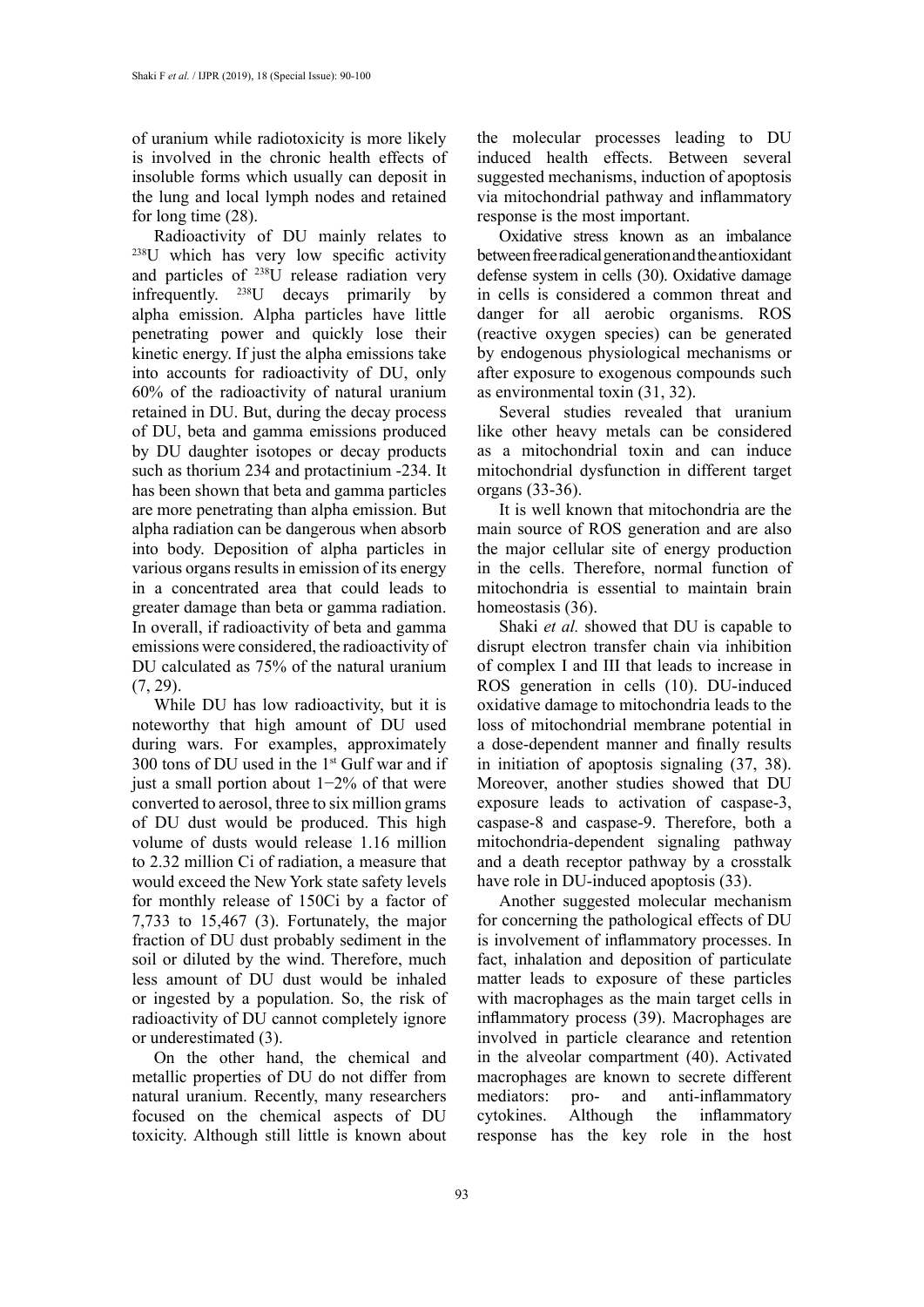defense system but excessive or persistent inflammation contributes to the pathogenesis of disease (41).

Several studies demonstrated the increase of inflammatory cytokine expression after *invivo* or *in-vitro* exposure to DU (42). *In-vitro* studies with DU exposure on macrophages have shown an induction of TNF-a (tumor necrosis factor- alpha) secretion and MAPK (mitogen- activated protein kinase) activation (43, 44). Activation of cytokine expression and/or production was noted either in pulmonary tissues following uranium exposure by inhalation (42). Also, simulation of prostaglandins was also reported in the kidney after acute contamination (45, 46).

Another study demonstrated that chronic ingestion of DU induced time-dependent modifications of inflammatory pathways, notably in terms of immune cell content. The ultimate effects of DU contamination might be pathogenic by suppressing defense mechanisms or inducing hypersensitivity (47). One very recent study reported that toxicity of U (VI) is concentration dependent on human lymphocytes which are very important cells in conducting immune response. Based on their report, U (VI) induced cell death and oxidative stress via increased ROS production, mitochondrial and lysosomal membrane destabilization, glutathione depletion and lipid peroxidation in human lymphocytes. DUinduced mitochondrial damages was associated with activation of apoptosis in lymphocytes which concludes severe suppression of immune system in mammalians following exposure to environmental concentrations of DU (48).

#### **DU Toxicity: health effects**

After using of DU ammunition on battle fields about 10 years ago, DU has been repeatedly suggested as the cause of cancer, leukemia and other health effects among people who were present at site where DU ammunition had been used during conflicts such as Gulf War, Kosovo, Bosnia and Montenegro civil conflicts. The most important health effects on human exposure or revealed toxicity in experimental studies discussed in following sections (Figure 1).

# *DU and Cancer*

Animal studies showed evidence of carcinogenesis of uranium compounds for animals (49, 50). For example, in one study inhalation of uranium oxide caused lung cancer in monkey after long term exposure. The mechanism of DU carcinogenicity is not clear, but probably DU can induce DNA double strand breaks in rats (42). Studies showed that small DU foils embedded in muscle tissue could elevate risk of cancer in the rats (50).

DU exposure caused soft tissue sarcomas in rats and induction of genetic changes in mouse macrophages (51, 52). Also, in Ames test, DU increased urinary mutagenicity (53). Increased DNA methylation was reported in a rat model of DU-induced leukemia (54).

*In-vivo* studies with embedded DU pellets in animals showed aberrant expression of oncogenes and tumor suppressor genes associated with carcinogenesis (55).

Also, it is found that after exposure of mice to embedded DU for 3 months then injected with progenitor cells, 75% of mice developed leukemia (compared with 10% in control mice). In addition, mice showed changes in the musculoskeletal system, *i.e.* bone formation and remodeling, after oral, intraperitoneal, intravenous and implantation uranium exposure (26).

## *DU nephrotoxicity*

Uranium is a well-established nephrotoxin (*i.e.* it is toxic to kidneys) in humans, the primary target being the proximal tubule. The kidneys are the critical organ for uranium chemical toxicity. For high acute exposures, precipitation of uranyl-carbonate complexes in the proximal tubules may lead to impairment of kidney function and irreversible damage at very high exposures (27). Damage occurs when uranium forms complexes with the phosphate ligands and proteins in tubular walls, which impair kidney function. Biomarkers of these tubular effects include enzymuria and increased excretion of small proteins, amino acids and glucose. Chelating compounds may be used to prevent or reduce kidney damage in such accidental situations (25). In US soldiers with a high load of DU shrapnel, no indications of kidney dysfunction were seen in tests made several years after the Gulf War.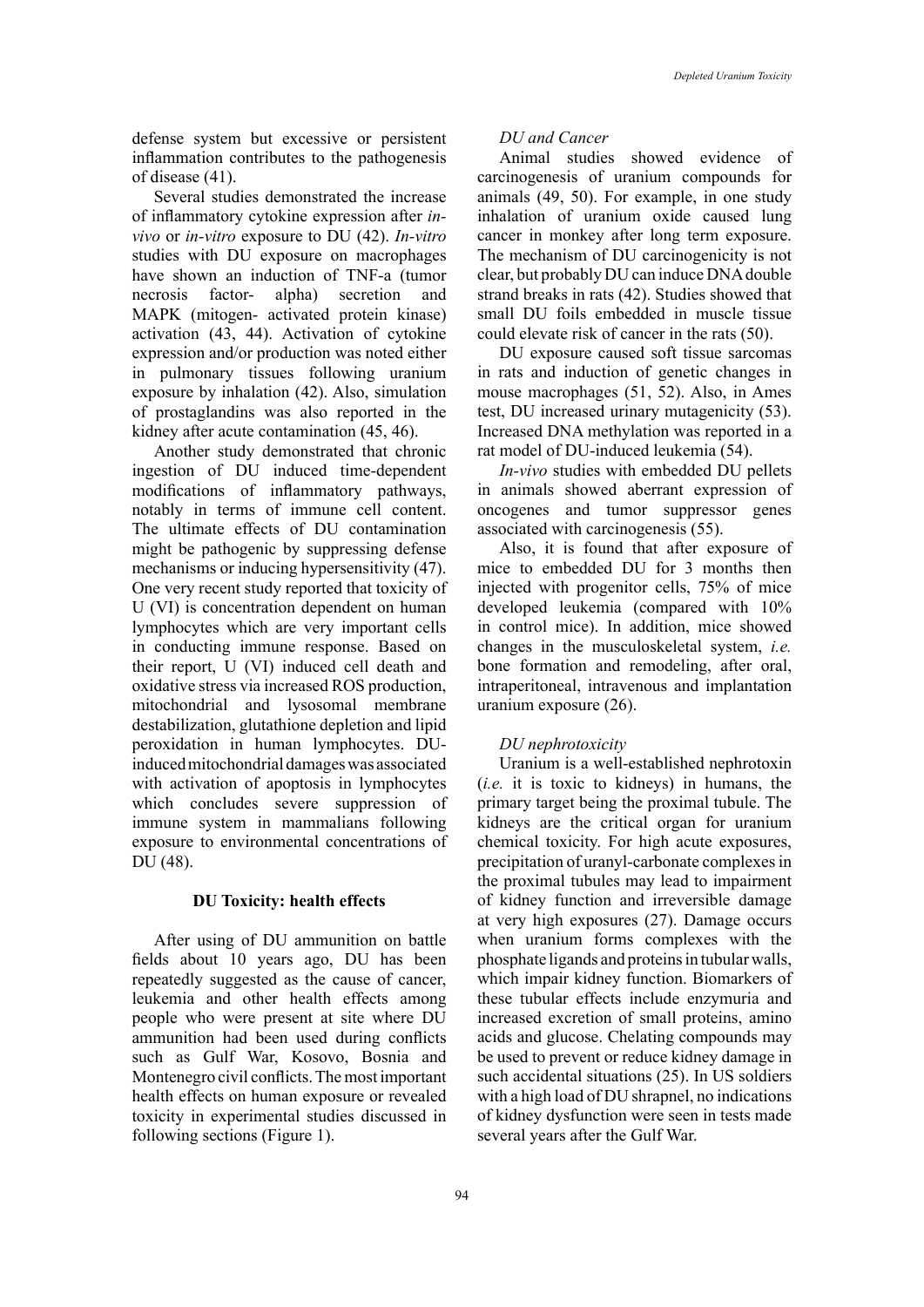

**Figure 1.** Mechanism of uranium and depleted uranium toxicity.

# *Neurological effects of DU*

Much of our knowledge of the human effects of DU comes from studies examining Gulf War veterans exposed to DU that often have problems such as small sample size and diverse nature of soldiers. Therefore, because of limited data about human exposure to DU, there are not any long term studies addressing neuropsychological effects of DU exposure. In animal studies, exposure of adult animals to DU lead to subtle but important changes in behavior, including increased activity in a test apparatus and impaired working memory. These behavioral changes correlate with DU induced lipid peroxidation seen in the brain (10, 56).

To date, all our knowledge about the potential neurodevelopmental effects of uranium comes from experimental work on animals. Administration of low doses of uranium (insufficient for making renal damage) to pregnant animals produced small litters, smaller offspring size, increased offspring mortality and skeletal abnormalities (7).

Exposure of developing animals to DU in drinking water which simulate long term human dosage and exposure to DU leads to subtle derangements of behavior. In rodents, exposure to DU during development actually accelerates the appearance of a number of behaviors (righting reflex, forelimb placing,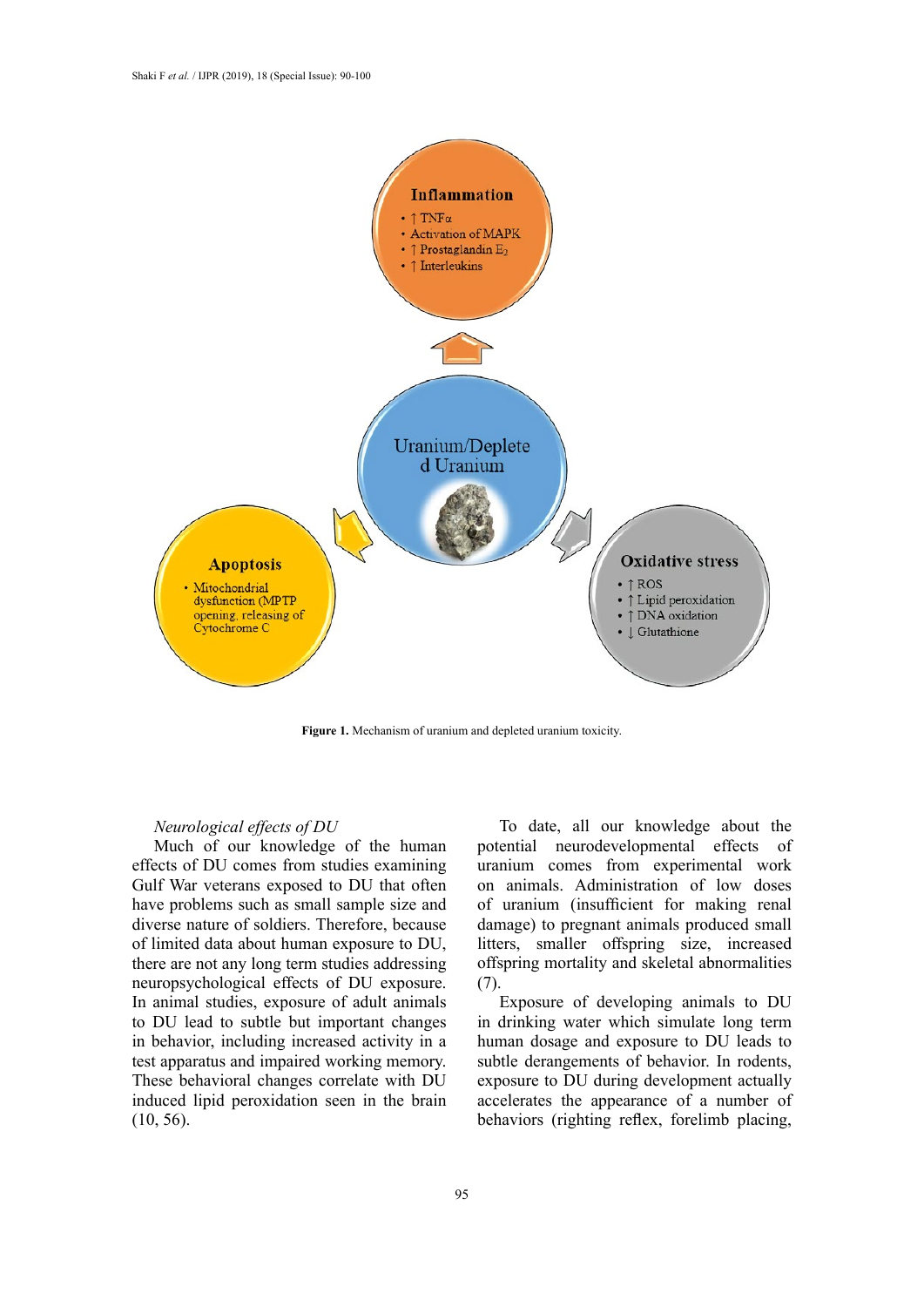grasping, swimming and weight gain) (57).

Administration of DU to adult animals during development stage, showed low performance at working memory test and induced smaller brain weights (as a percentage of body weight). In general, there is not sufficient data about effects of DU on neurodevelopmental toxicity in humans or any other primate species (3).

# *Embryo toxicity of DU*

Based on the latest literature there are only a few articles which have studied the embryo toxicity effects of this metal on mammals. In one of these studies, doses of 0, 5, 10, 25 and 50 mg/kg/day of Uranium acetate dehydrate was taken to pregnant mice during the pregnancy period of 15-6 days. Toxic effects reported as weight loss, reduced food intake and growth retardation in pregnant mice that did not depend on the effects of uranium toxic doses, but doses by more than 5 mg/ kg/day were caused toxicity in embryos. Cleft palate, hematoma, loss of bone in the skull of the fetus were the effects of uranium toxicity which is reported in this study (58). In another study, maternal toxicity, reduced weight and increased relative liver weight was observed. Fetal toxicity consisted of decreased fetal body weight, body length, cleft palate, and mass region of blood on face was seen. Problems such as rotation and reduced ossification of skull and bones, tail, hind foot and paragraphs Metatarsus the front toes were exist (59).

In another research work the Depleted Uranium with different concentrations was implanted in the body of pregnant rats, the female mice were mated and pregnant, at twentieth day of pregnancy the embryo were taken outside the body of all pregnant mice the level of Uranium in liver, kidney and fetal plasma were measured. Although uranium levels were increased in fetal body, but no specific toxicity such as weight loss, and small size were observed (60).

As "Bertel" mentioned in Teratogenic Toxicity: "Soluble Uranium oxide and Nanoparticles can cross the placenta to the fetus and rapidly toxic the growing fetus. At low doses, Nano-particles damage the fetal brain and cause mental retardation and behavioral

problems. Other teratogenic effects include various deformities and diseases, and even affect the growth hormone and the immune system of fetal. In the research was carried out male rats, were received Uranium acetate dehydrate with doses (0, 5, 10 and 25 mg/kg day) by gavages for 60 days then mated with females that had been treated for 14 days. Growth and development of infants were studied after 0, 4 and 21 days of lactation; in this period the increases in the number of dead infants were observed (61).

The potential adverse effects of DU in pregnant women who were exposed to depleted uranium. in the recent 60 years was including; 1- Female victims of using banned bombing weapons containing depleted uranium in countries such as Iraq, Kuwait, Afghanistan. 2- Women employed in civilian nuclear reactors, uranium mines and mining. 3- Women who participate in the process of nuclear waste or living near a nuclear waste disposal site, was always one of the most serious concerns' in environmental toxicology.

And finally in a recent study carried out by our team (62) the histological results showed:

Lack of specific curve in cerebral cortex.

In one case the fetus did not have fingers in hand.

The rotation of C shape in fetus of test group did not observe and their backs were straight.

The weight of fetuses and the size C-R were more than control group.

The appearance of liver was large and dark. Disappearing of umbilical hernia in 15 days' fetus is the reason of delay in growth of it.

In our study fetuses were weighted at 15 day of gestation (62). The weight and the length of fetuses in test group were significantly higher than those of Sham and control groups which is quite in appose to the Domingo findings in 1989 (59), which reported significant decrease in weight of fetuses whose mothers were exposed to depleted Uranium.

Having considered other parts of results that the liver of fetuses in DU treated group were larger and head of them also were larger than those of control and Sham groups, we can conclude that our findings seem more logical than Domingo findings in 1989 (59).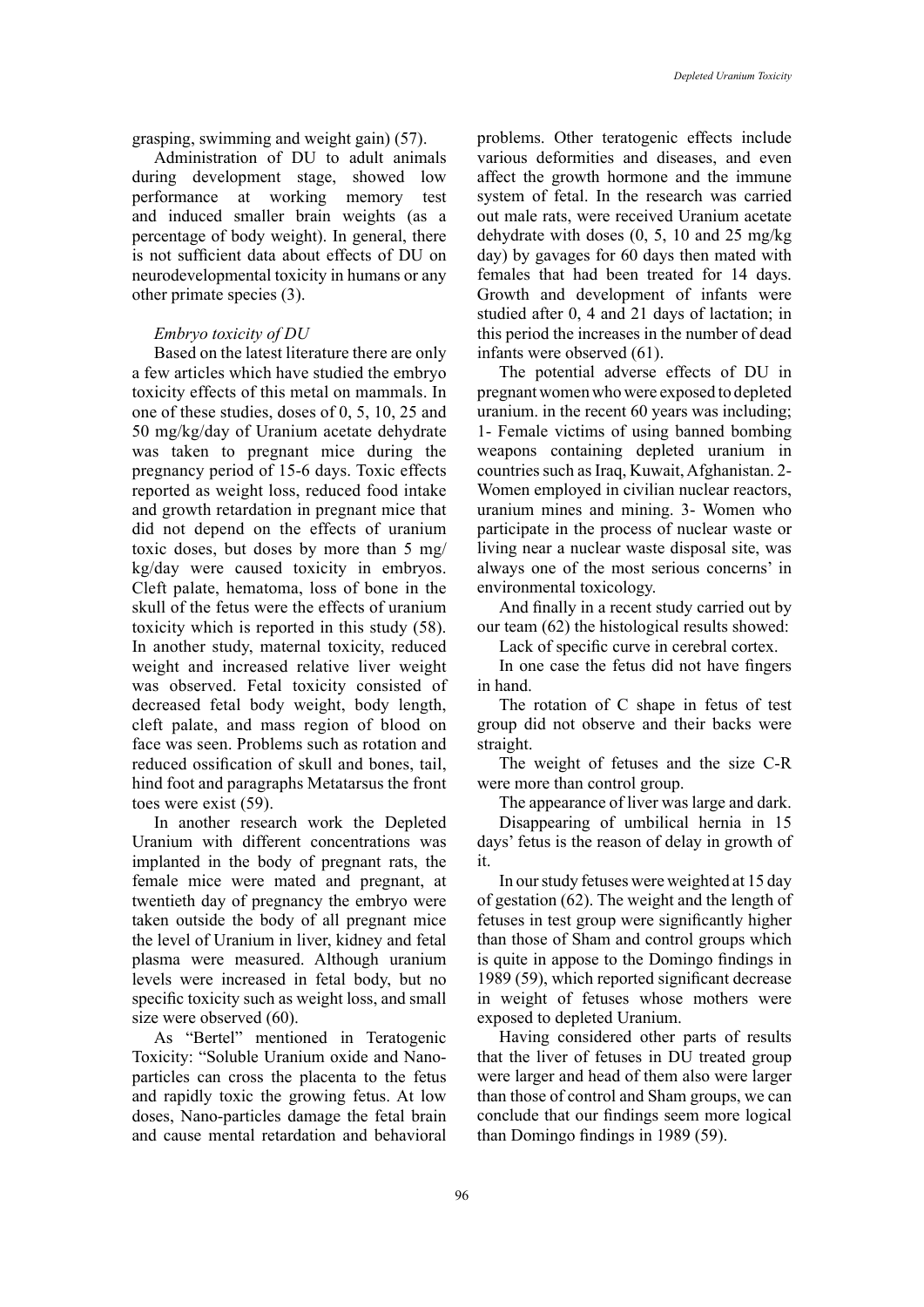#### *Hepatotoxicity of DU*

Liver is considered as another target of DU in human. Previous experimental studies exhibited accumulation of DU in the liver tissue (63). Various works reported that DU via modulation of cytochrome P450 (CYP) activity can affect the metabolism of bile acids as well as xenobiotic in liver (64).

Indeed, some changes in histological and biochemical markers have been reported in DU-exposed mice. Yapar *et al.* showed a significant liver damage which was associated with the increased levels of alanine aminotransferase, aspartate aminotransferase and pathological changes in liver tissue of mice after treatment by DU (65).

Pourahmad *et al.* showed that exposure of rat hepatocytes with DU lead to significant increase of ROS generation, glutathione oxidation, lipid peroxidation, mitochondrial membrane potential collapse, and lysosomal membrane rupture. Also, they suggested that impairment in mitochondrial/lysosomal function lead to DU-induced cytotoxicity in rat hepatocyte (37, 66).

In another study, Shaki *et al.,* demonstrated that DU inhibited mitochondrial complex II activity and result in succinate-supported mitochondrial ROS production and elevation of oxidative stress markers in liver isolated mitochondria. Therefore, DU-induced hepatic toxicity might be mediated via mitochondrial oxidative damage and uncoupling of oxidative phosphorylation (36, 38).

# **Conclusion**

Depleted uranium is a by-product of uranium enrichment that mostly known as a chemical toxic element. Military use of DU were important way of environmental exposure. The two main roots of exposure to DU are ingestion of contaminated drinking water and inhalation of polluted dust (especially in combat situation). This study has discussed some toxicological aspects of DU. Nephrotoxicity of uranium is its well-known toxicity. But, carcinogenicity, neurotoxicity, embryo toxicity and hepatotoxicity are other reported adverse effects due to DU exposure. Furthermore, it was suggested that DU like other toxic heavy metals can induce oxidative

stress and mitochondrial dysfunction. In fact, the most important mechanism which is involved in DU-induced toxicity is triggering apoptosis via mitochondrial pathway and inflammatory response. Nevertheless, Other health effects of uranium need to be better studied.

# **References**

- (1) Wesch H, Wiethege T, Spiethoff A, Wegener K, Müller KM and Mehlhorn J. German uranium miner study: Historical background and available histopathological material. *Radiat. Res.* (1999) 152: S48-S51.
- (2) Roth P, Werner E and Paretzke H. A study of uranium excreted in urine. An assessment of protective measures taken by the German Army KFOR contingent. *GSF-Nat. Res. Center Environ. Health* (2001) 3: 1-36.
- (3) Briner W. The toxicity of depleted uranium. *Int. J. Env. Res. Pub. Hes*. (2010) 7: 303-13.
- (4) Rolison JM, Stirling CH, Middag R and Rijkenberg MJA. Uranium stable isotope fractionation in the Black Sea: Modern calibration of the 238U/235U paleo-redox proxy. *Geochim. Cosmochim. Acta* (2017) 203: 69-88.
- (5) Bleise A, Danesi P and Burkart W. Properties, use and health effects of depleted uranium (DU): A general overview. *J. Environ. Radioact*. (2003) 64: 93-112.
- (6) Bem H and Bou-Rabee F. Environmental and health consequences of depleted uranium use in the 1991 Gulf War. *Environ. Int*. (2004) 30: 123-34.
- (7) Hindin R, Brugge D and Panikkar B. Teratogenicity of depleted uranium aerosols: a review from an epidemiological perspective. *Environ. Health* (2005)  $4:17$
- (8) Heintze E, Aguilera C, Davis M, Fricker A, Li Q, Martinez J and Gage MJ. Toxicity of depleted uranium complexes is independent of p53 activity. *J. Inorg. Biochem*. (2011) 105: 142-8.
- (9) Briner WE. The evolution of depleted uranium as an environmental risk factor: lessons from other metals. *Int. J. Env. Res. Pub. Hes*. (2006) 3: 129-35.
- (10) Shaki F, Hosseini MJ, Ghazi-Khansari M and Pourahmad J. Depleted uranium induces disruption of energy homeostasis and oxidative stress in isolated rat brain mitochondria. *Metallomics* (2013) 5: 736-44.
- (11) Durakoviæ A. On depleted uranium: Gulf War and Balkan syndrome. *Croat Med J*. (2001) 42: 130-4.
- (12) Jamil H, Hamdan TA, Grzybowski M and Arnetz BB. Health effects associated with geographical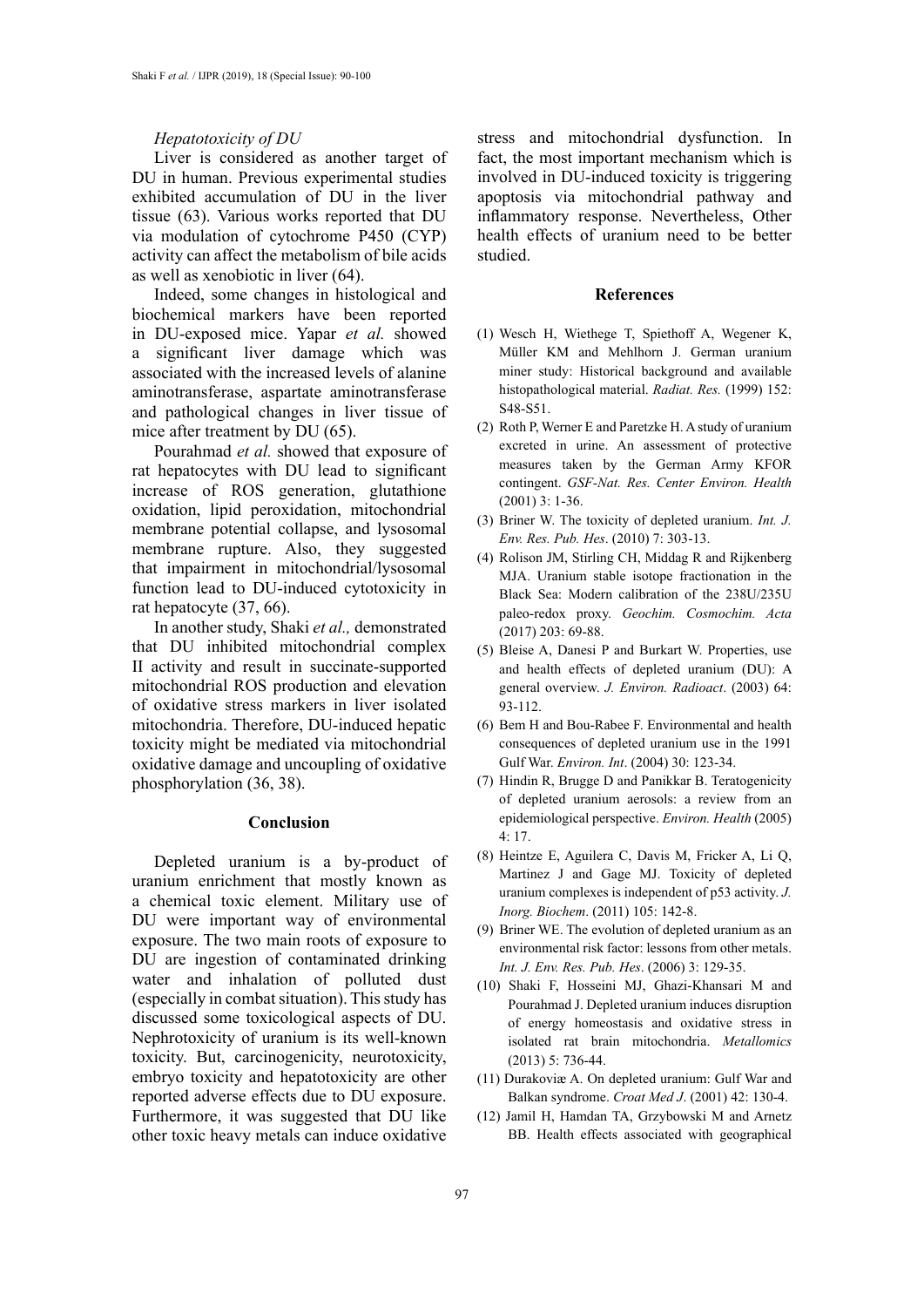area of residence during the 1991 Gulf War: a comparative health study of Iraqi soldiers and civilians. *US Army Med. Dep. J.* (2011) 2011: 86–95.

- (13) Hao Y, Ren J, Liu J, Yang Z, Liu C, Li R and Su Y.. Immunological changes of chronic oral exposure to depleted uranium in mice. *Toxicology* (2013) 309: 81-90.
- (14) Bosque M, Domingo J, Llobet J and Corbella J. Embryotoxicity and teratogenicity of uranium in mice following subcutaneous administration of uranyl acetate. *Biol. Trace Elem. Res*. (1993) 36: 109-18.
- (15) Ozmen M and Yurekli M. Subacute toxicity of uranyl acetate in Swiss-Albino mice. *Environ. Toxicol. Pharmacol*. (1998) 6: 111-5.
- (16) Parrish RR, Horstwood M, Arnason JG, Chenery S, Brewer T, Lloyd NS and Carpenter DO. Depleted uranium contamination by inhalation exposure and its detection after approximately 20 years: Implications for human health assessment. *Sci. Total Environ*. (2008) 390: 58-68.
- (17) Zhu G, Tan M, Li Y, Xiang X, Hu H and Zhao S. Accumulation and distribution of uranium in rats after implantation with depleted uranium fragments. *J. Radiat. Res*. (2009) 50: 183-92.
- (18) Busby C. The health effects of exposure to uranium and uranium weapons. *ECRR* (2010) 2: 1-29.
- (19) Fischer H. Depleted uranium: sources, exposure and health effects. *World Health Organ.* (2001) 4: 324-5.
- (20) Tsukada H and Nakamura Y. Transfer factors of 31 elements in several agricultural plants collected from 150 farm fields in Aomori, Japan. *J. Radioanal. Nucl. Chem.* (1998) 236: 123-31.
- (21) UNSCEAR S. *Effects of Ionizing Radiation: 2000 Report to the General Assembly, with Scientific Annexes, Volume 2: Effects.* United Nations, New York (2000).
- (22) United Nations Environment Programme (UNEP). Depleted Uranium in Kosovo. Post-Conflict Environmental Assessment. Switzerland (2001) 1-188.
- (23) Morris SC and Meinhold AF. Probabilistic risk assessment of nephrotoxic effect of uranium in drinking water. *Health Phys* (1995) 69: 897-908.
- (24) Becker N and Vanta E. Hydrologic transport of depleted uranium associated with open air dynamic range testing at Los Alamos National Laboratory, New Mexico, and Eglin Air Force Base, Florida. *Los Alamos National Lab., United States* (1995) 1-19.
- (25) Harley NH, Foulkes EC, Hilborne LH, Hudson A and Anthony CR. A review of the scientific

literature as it pertains to gulf war illnesses. *RAND Corporation* (1999) 7: 6-8.

- (26) Durakovic A, Horan P, Dietz LA and Zimmerman I. Estimate of the time zero lung burden of depleted uranium in Persian Gulf War veterans by the 24 hour urinary excretion and exponential decay analysis. *Mil. Med*. (2003) 168: 600-5.
- (27) Shaki F, Hosseini MJ, Ghazi-Khansari M and Pourahmad J. Toxicity of depleted uranium on isolated rat kidney mitochondria. *Biochim. Biophys. Acta Gen*. (2012) 1820: 1940-50.
- (28) Hodge HC, Stannard JN and Hursh JB (eds.). *Uranium Plutonium Translputonic Elements.* 1st ed. Springer-Verlag, Berlin (1973) 86-102.
- (29) Domingo JL. Reproductive and developmental toxicity of natural and depleted uranium: a review. *Reprod. Toxicol.* (2001) 15: 603-9.
- (30) Zamani E, Shaki F, AbedianKenari S and Shokrzadeh M. Acrylamide induces immunotoxicity through reactive oxygen species production and caspasedependent apoptosis in mice splenocytes via the mitochondria-dependent signaling pathways. *Biomed. Pharmacother*. (2017) 94: 523-30.
- (31) Jahani M, Shokrzadeh M, Vafaei-Pour Z, Zamani E and Shaki F. Potential role of cerium oxide nanoparticles for attenuation of diabetic nephropathy by inhibition of oxidative damage. *Asian J. Anim. Vet. Adv.* (2016) 11: 226-34.
- (32) Shahani S, Behzadfar F, Jahani D, Ghasemi M and Shaki F. Antioxidant and anti-inflammatory effects of Nasturtium officinale involved in attenuation of gentamicin-induced nephrotoxicity. *Toxicol. Mech. Method.* (2017) 27: 107-14.
- (33) Liu F, Du KJ, Fang Z, You Y, Wen GB and Lin YW. Chemical and biological insights into uraniuminduced apoptosis of rat hepatic cell line. *Radiat. Environ. Biophys*. (2015) 54: 207-16.
- (34) Zhang XF, Ding CL, Liu H, Liu LH and Zhao CQ. Protective effects of ion-imprinted chitooligosaccharides as uranium-specific chelating agents against the cytotoxicity of depleted uranium in human kidney cells. *Toxicology* (2011) 286: 75-84.
- (35) Pourahmad J and Hosseini MJ. Application of isolated mitochondria in toxicological and clinical studies. *Iran. J. pharm. Res*. (2012) 11: 703-4.
- (36) Shaki F, Hosseini MJ, Shahraki J, Ghazi-Khansari M and Pourahmad J. Toxicity of depleted uranium on isolated liver mitochondria: a revised mechanistic vision for justification of clinical complication of depleted uranium (DU) on liver. *Toxicol. Environ. Chem*. (2013) 95: 1221-34.
- (37) Pourahmad J, Ghashang M, Ettehadi HA and Ghalandari R. A search for cellular and molecular mechanisms involved in depleted uranium (DU)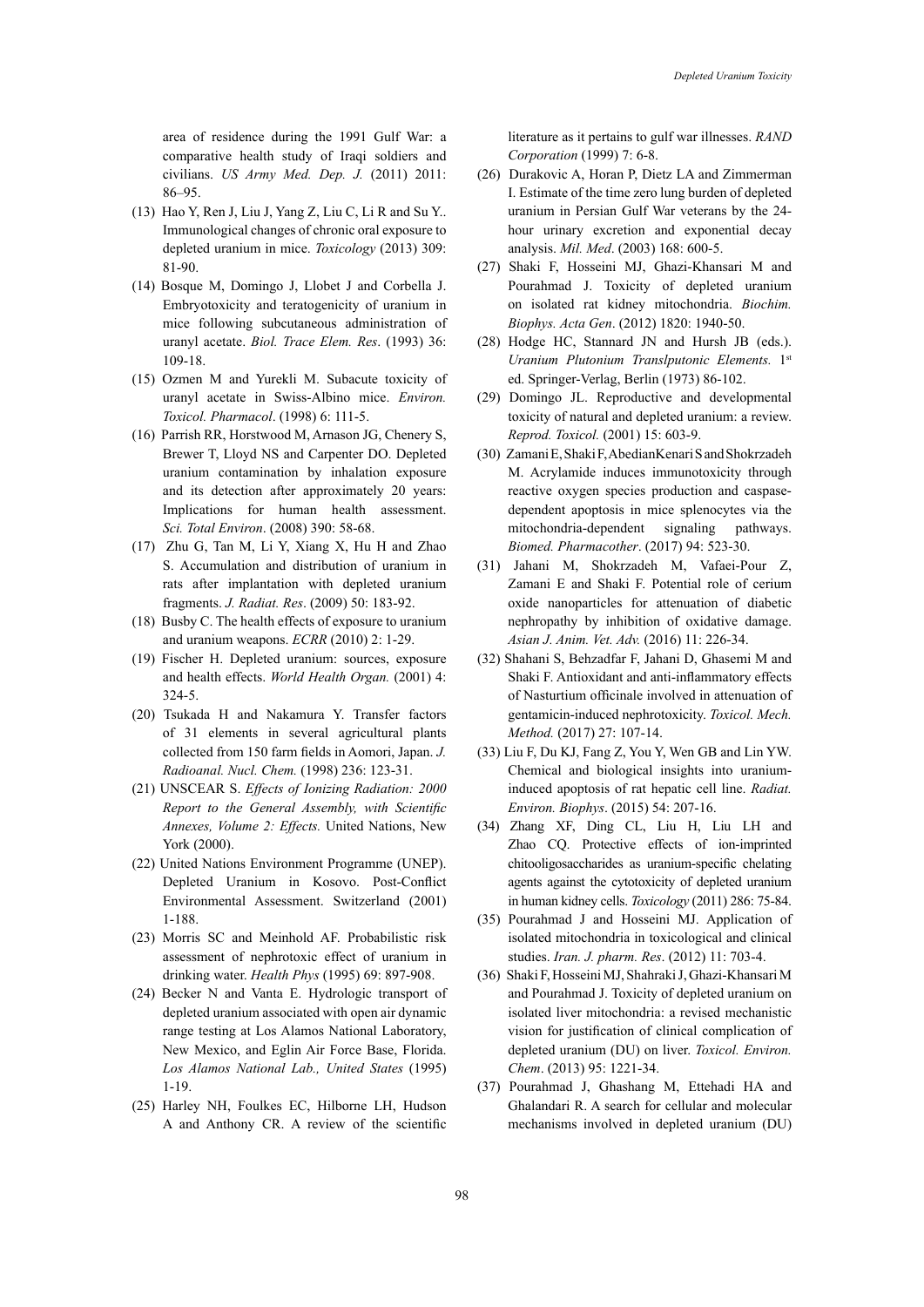toxicity. *Environ. Toxicol*. (2006) 21: 349-54.

- (38) Shaki F and Pourahmad J. Mitochondrial toxicity of depleted uranium: Protection by beta-glucan. *Iran. J. Pharm. Res*. (2012) 12: 131-40.
- (39) Schins RP and Borm PJ. Mechanisms and mediators in coal dust induced toxicity: a review. *Ann. Occup. Hyg*. (1999) 43: 7-33.
- (40) Tasat D and De Rey B. Cytotoxic effect of uranium dioxide on rat alveolar macrophages. *Environ. Res*. (1987) 44: 71-81.
- (41) Oberdörster G, Ferin J and Lehnert BE. Correlation between particle size, *in-vivo* particle persistence, and lung injury. *Environ. Health Perspect*. (1994) 102: 173-9.
- (42) Monleau M, De Méo M, Paquet F, Chazel V, Duménil G and Donnadieu-Claraz M. Genotoxic and inflammatory effects of depleted uranium particles inhaled by rats. *Toxicol. Sci*. (2006) 89: 287-95.
- (43) Gazin V, Kerdine S, Grillon G, Pallardy M and Raoul H. Uranium induces TNFα secretion and MAPK activation in a rat alveolar macrophage cell line. *Toxicol. Appl*. (2004) 194: 49-59.
- (44) Hao Y, Liu C, Huang J, Gu Y, Li H, Yang Z, Liu J, Wang W and Li R. Ghrelin protects against depleted uranium-induced apoptosis of MC3T3-E1 cells through oxidative stress-mediated p38 mitogen-activated protein kinase pathway. *Toxicol. Appl. Pharmacol*. (2016) 290: 116-25.
- (45) Chaudhari A and Kirschenbaum MA. Mechanism of increased renal prostaglandin E 2 in uranyl nitrateinduced acute renal failure. *Prostaglandins* (1983) 26: 689-99.
- (46) Chaudhari A and Kirschenbaum MA. Altered glomerular eicosanoid biosynthesis in uranyl nitrate-induced acute renal failure. *Biochim. Biophys. Acta* (1984) 792: 135-40.
- (47) Dublineau I, Grandcolas L, Grison S, Baudelin C, Paquet F, Voisin P, Aigueperse J and Gourmelon P. Modifications of inflammatory pathways in rat intestine following chronic ingestion of depleted uranium. *Toxicol*. *Sci*. (2007) 98: 458-68.
- (48) Soltani M, Zarei MH, Salimi A and Pourahmad J. Mitochondrial protective and antioxidant agents protect toxicity induced by depleted uranium in isolated human lymphocytes. *J. Environ. Radioact*. (2019) 203: 112-6.
- (49) Holmes AL, Joyce K, Xie H, Falank C, Hinz JM and Wise Sr JP. The impact of homologous recombination repair deficiency on depleted uranium clastogenicity in Chinese hamster ovary cells: XRCC3 protects cells from chromosome aberrations, but increases chromosome fragmentation. *Mutat. Res.* (2014) 762: 1-9.
- (50) Hahn F, Guilmette R and Hoover M. Toxicity of depleted uranium fragments in wistar rats. *Health Phys*. (2000) 6: 129-35.
- (51) Kalinich JF, Ramakrishnan N, Villa V and McClain DE. Depleted uranium–uranyl chloride induces apoptosis in mouse J774 macrophages. *Toxicology* (2002) 179: 105-14.
- (52) Hahn FF, Guilmette RA and Hoover MD. Implanted depleted uranium fragments cause soft tissue sarcomas in the muscles of rats. *Environ. Health Perspect.* (2002) 110: 51-9.
- (53) Miller A, Fuciarelli A, Jackson W, Ejnik E, Emond C, Strocko S, Hogan J, Page N and Pellmar T. Urinary and serum mutagenicity studies with rats implanted with depleted uranium or tantalum pellets. *Mutagenesis* (1998) 13: 643-8.
- (54) Miller AC, Stewart M and Rivas R. DNA methylation during depleted uranium-induced leukemia. *Biochimie* (2009) 91: 1328-30.
- (55) Papathanasiou K, Gianoulis C, Tolikas A, Dovas D, Koutsos J, Fragkedakis N and Papathanasiou N. Effect of depleted uranium weapons used in the Balkan war on the incidence of cervical intraepithelial neoplasia (CIN) and invasive cancer of the cervix in Greece. *Clin. Exp. Obstet. Gynecol*. (2004) 32: 58-60.
- (56) Briner W and Murray J. Effects of short-term and long-term depleted uranium exposure on openfield behavior and brain lipid oxidation in rats. *Neurotoxicol. Teratol*. (2005) 27: 135-44.
- (57) Faizi M, Salimi A, Rasoulzadeh M, Naserzadeh P and Pourahmad J. Schizophrenia induces oxidative stress and cytochrome C release in isolated rat brain mitochondria: a possible pathway for induction of apoptosis and neurodegeneration. *Iran. J. Pharm. Res.* (2014) 13: 93-100.
- (58) Khera KS. Maternal toxicity in humans and animals: effects on fetal development and criteria for detection. *Teratog. Carcinog. Mutagen*. (1987) 7: 287-95.
- (59) Domingo JL, Paternain JL, Llobet JM and Corbella J. The developmental toxicity of uranium in mice. *Toxicology* (1989) 55: 143-52.
- (60) Benson K. Uranium levels in the fetus and placenta of female rats implanted with depleted uranium pellets prior to breeding. *Toxicologist* (1997) 36: 258-9.
- (61) Bertell R. Depleted uranium: all the questions about DU and Gulf War syndrome are not yet answered. *Int. J. Health Serv.* (2006) 36: 503-20.
- (62) Mirderikvand N, Mohammadzadeh Asl B, Naserzadeh P, Shaki F, Shokrzadeh M and Pourahmad J. Embryo toxic effects of depleted uranium on the morphology of the mouse fetus.